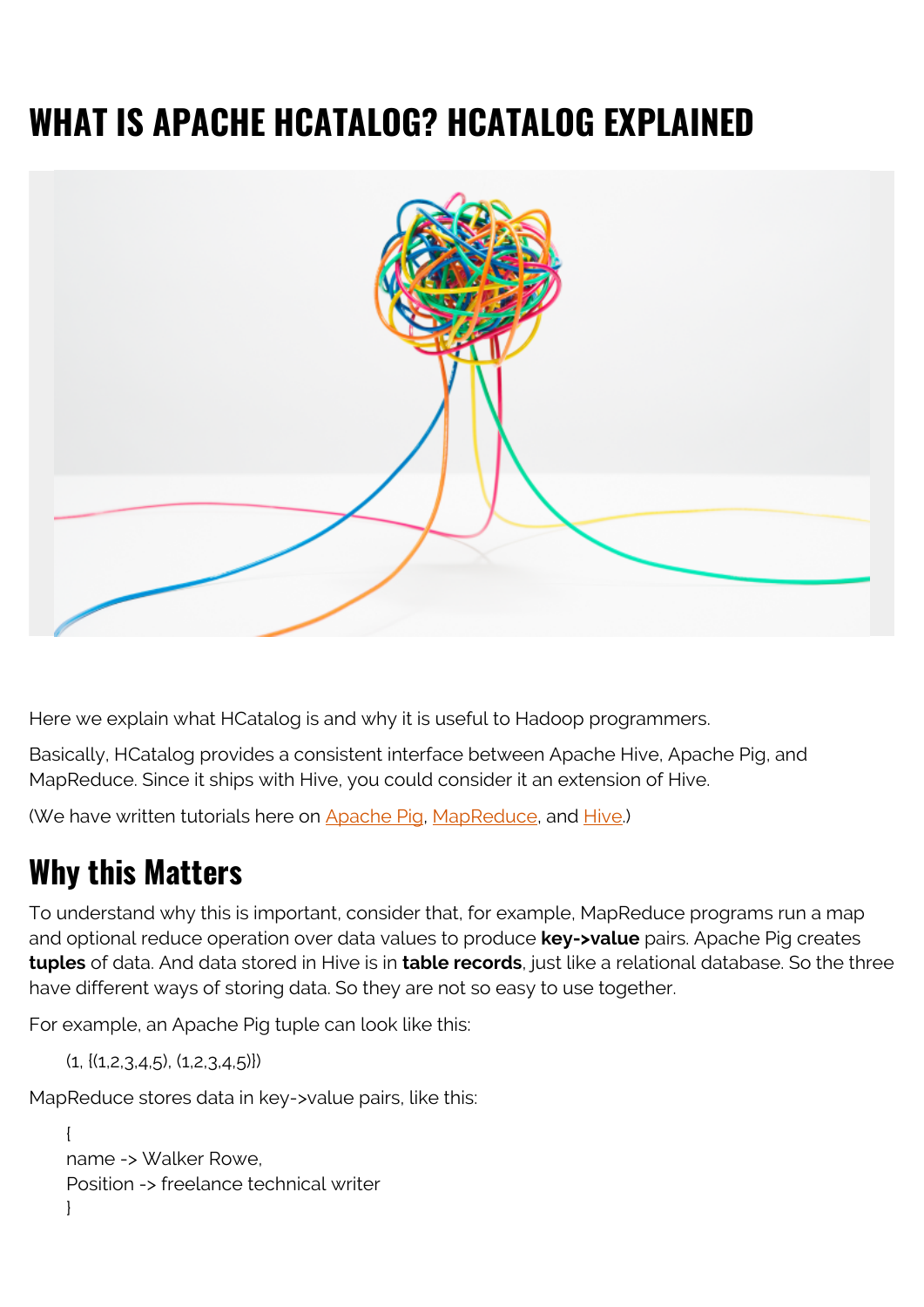An Apache Hive table looks just like an RDBMS table created with a SQL command:

| col_name            | data_type |
|---------------------|-----------|
| station             | string    |
| station_name string |           |
| wdate               | date      |
| prcp                | float     |
| wind                | float     |
| snow                | float     |

#### **Using Hive Metadata**

How is HCatalog useful? One example is clear right away.

Once you use HCatalog then you no longer have to use file paths or even the schema as Hive knows all about that. For example, the Pig statement below loads a file from a Hadoop file system and specifies the schema.

a = LOAD 'hdfs://localhost:9000/user/hadoop/sales.csv' USING PigStorage(',') AS (shop:chararray,employee:chararray,sales:int);

With HCatalog that becomes the far simpler:

a = LOAD 'sales.csv' using HCatLoader();

So how does a MapReduce programmer use that. Without HCatalog, they would have to write a program to consume Apache Pig tuples stored on the Hadoop file system.

The goal of HCatalog is to allow Pig and MapReduce to be able to use the same data structures as Hive. Then there is no need to convert data.

This concept is best visualized in these two graphic from HortonWorks

The first shows that all three products use Hadoop to store data. Hive stores its metadata (i.e., schema) in MySQL or Derby. The other two do that using code written into the programs and input and output operations.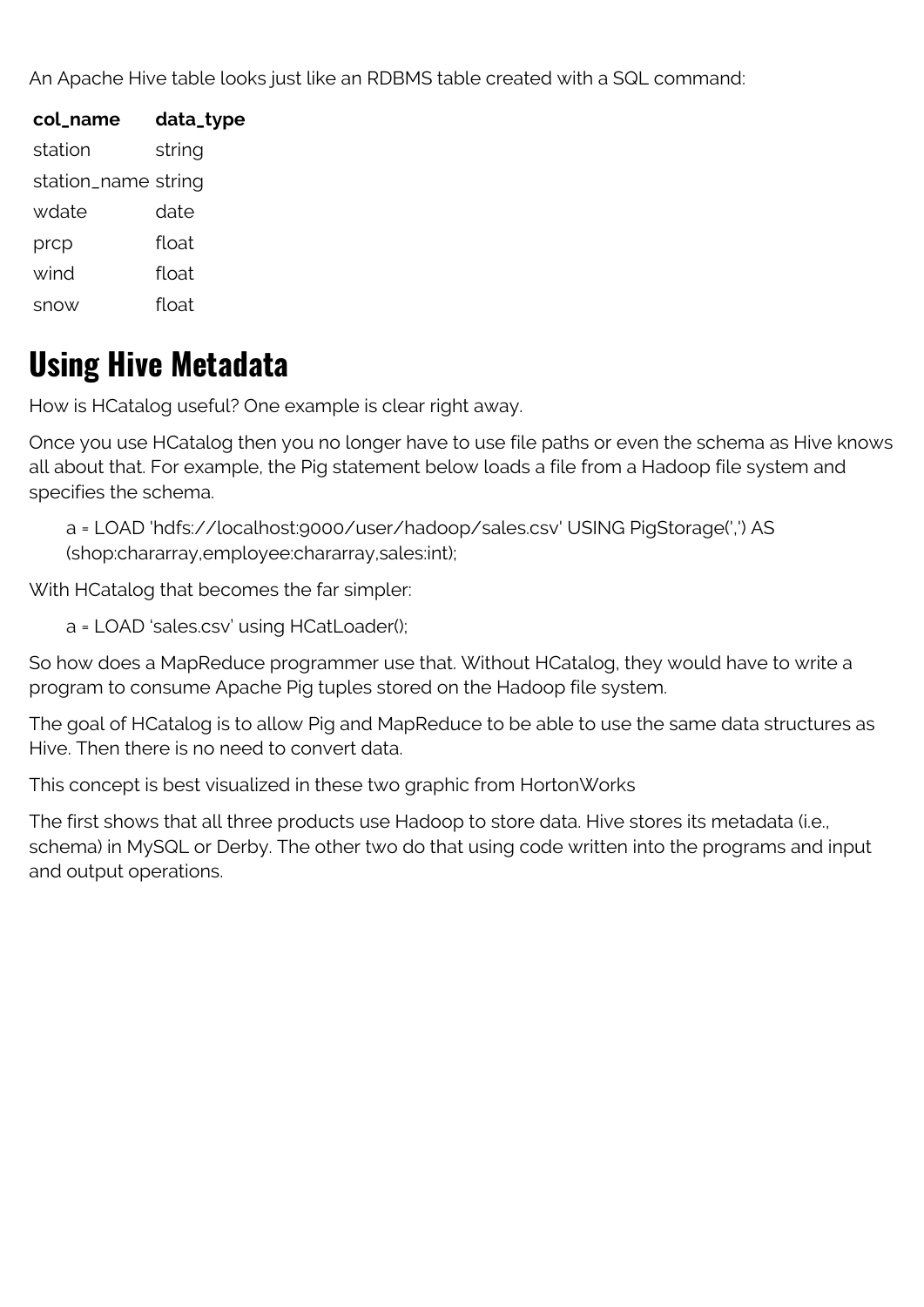### **Hadoop Ecosystem**



graphic shows that HCatalog exposes Hive data and metadata to MapReduce and Pig directly. This is done using the interfaces shown in yellow. The end result is that the user can work with Hive tables as if they were MapReduce key->value pairs or Pig tuples.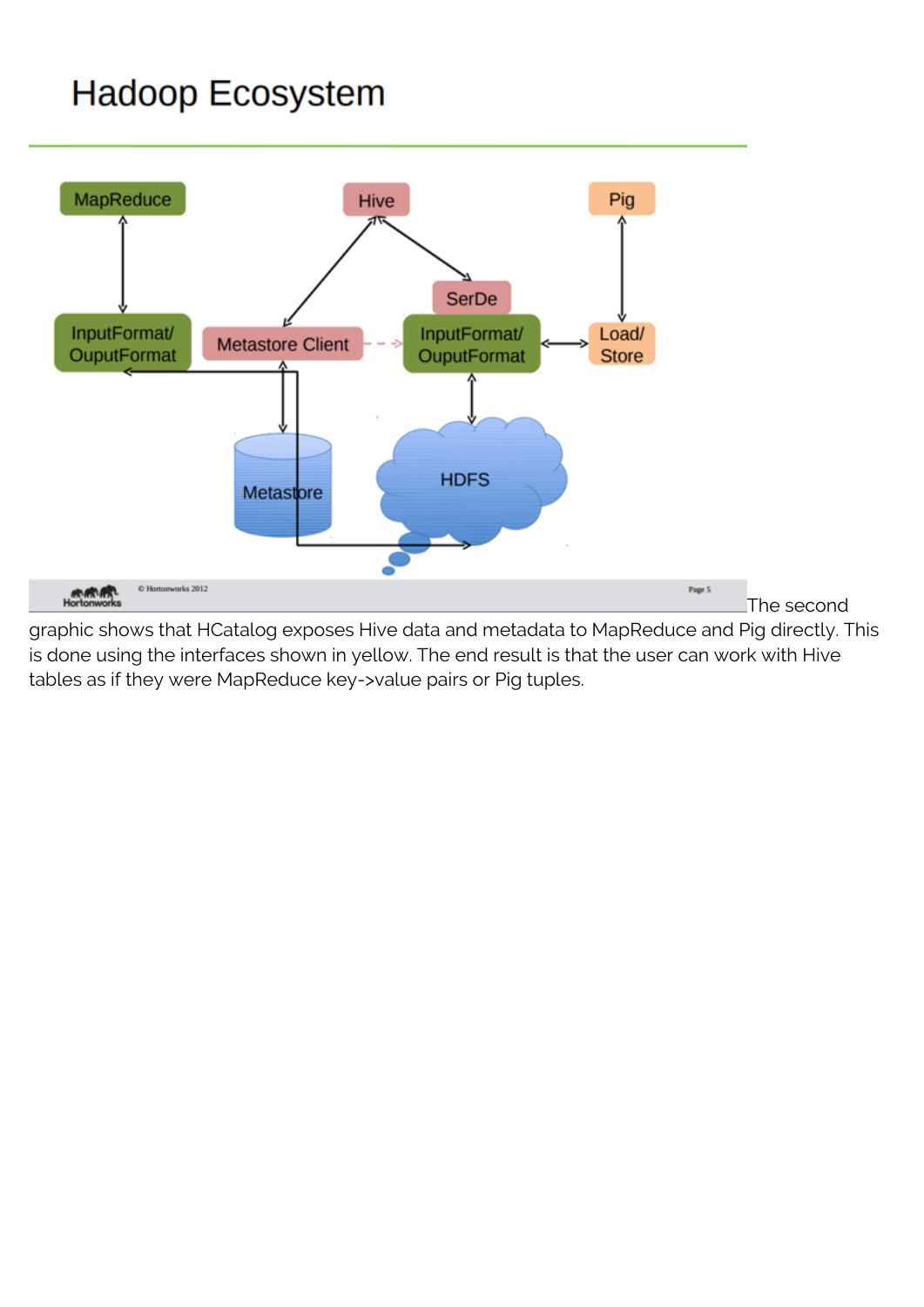## Opening up Metadata to MR & Pig



supports sharing data between programs and programmers too. For example, data can be shared with other programs as a REST web service as HCatalog exposes that. And when an Hcatalog task finishes, it can create a JMS message to signal an Apache Pig program to run.

### **Interface Abstraction**

In the words of Apache HCatalog, "HCatalog supports reading and writing files in any format for which a SerDe (serializer-deserializer) can be written." That means in addition to your own CSV, JSON, RCFile, and SequenceFile, and ORC file formats you could write your own. For example, [here](https://cwiki.apache.org/confluence/display/Hive/SerDe) is a discussion of how to do that with Apache Hive. (If you are familiar with Apache Kafka then you know what a SerDe is. We wrote about Apache Kafka [here](https://blogs.bmc.com/blogs/working-streaming-twitter-data-using-kafka/) and [here.](https://blogs.bmc.com/blogs/reading-streaming-twitter-feeds-apache-spark/))

### **Using HCatalog and Apache Pig**

You can run Pig like this to tell it to use HCatalog.

pig -useHCatalog

Then it uses what is called **HCatLoader** to work with data managed by HCatalog. But to do this you need to set the PIG\_CLASSPATH and PIG\_OPTS environment variables to tell Pig where to find the HCatalog tables.

### **MapReduce**

MapReduce code is usually Java code.